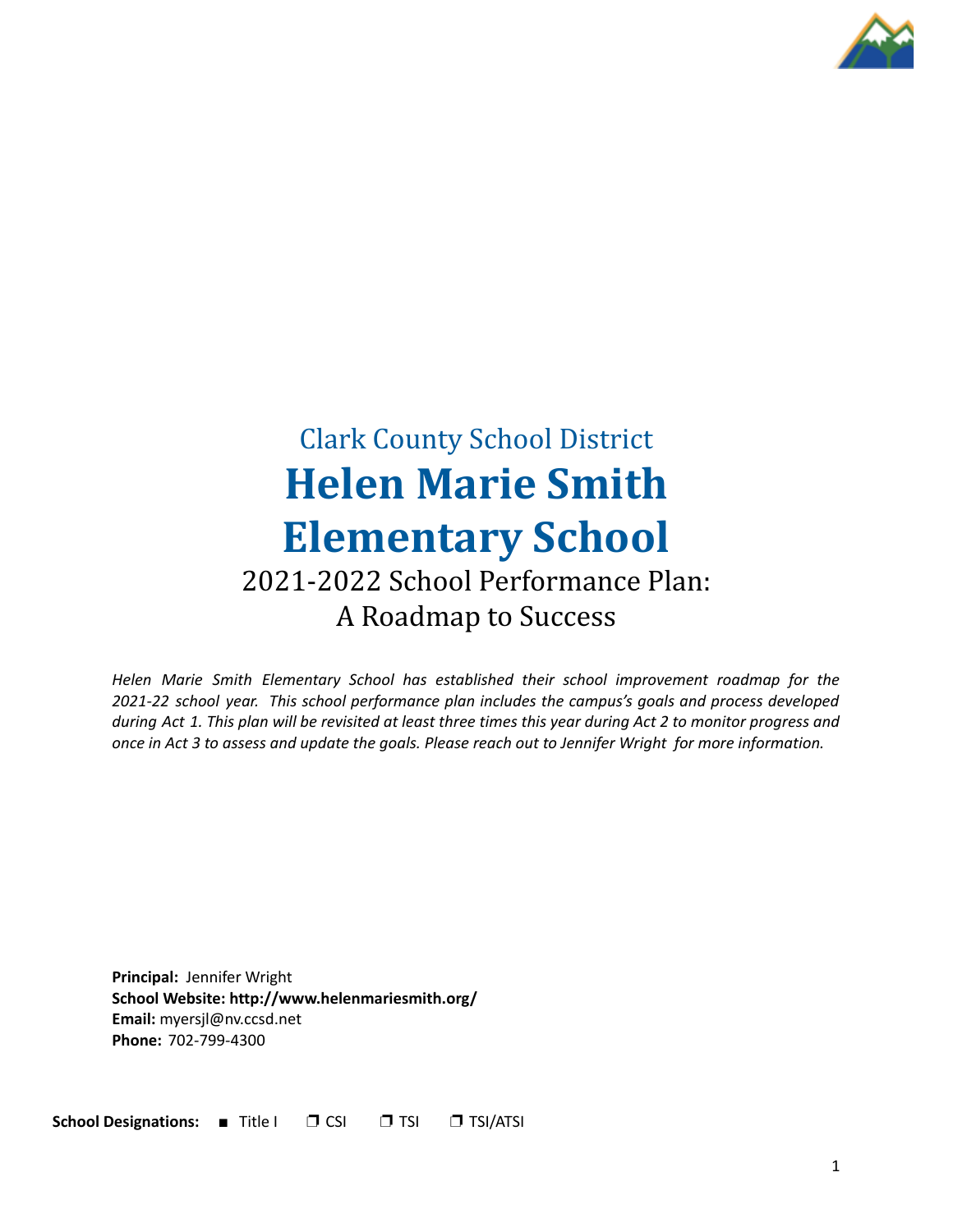

### **School Information**

This section provides an at-a-glance view of the school's enrollment and student performance data. For information about Nevada's Consolidated State Plan, see Every Student [Succeeds](https://doe.nv.gov/uploadedFiles/ndedoenvgov/content/Boards_Commissions_Councils/ESSA_Adv_Group/NevadaSubmittedConsolidatedPlanFinal.pdf) Act (ESSA), and for detailed information about the School and District rating system, see the School [Rating](http://nevadareportcard.nv.gov/DI/MoreDownload?filename=Nevadas%20School%20Rating%20System.pdf) *[Overview.](http://nevadareportcard.nv.gov/DI/MoreDownload?filename=Nevadas%20School%20Rating%20System.pdf)*

|               | <b>Enrollment Data</b> |                                 |              |                 |              |        |                                   |                                |            |        |            |
|---------------|------------------------|---------------------------------|--------------|-----------------|--------------|--------|-----------------------------------|--------------------------------|------------|--------|------------|
|               | <b>Total</b>           | Am $ln/$<br>AK<br><b>Native</b> | <b>Asian</b> | <b>Hispanic</b> | <b>Black</b> | White  | <b>Pacific</b><br><b>Islander</b> | Two or<br><b>More</b><br>Races | <b>IEP</b> | EL     | <b>FRL</b> |
| <b>School</b> | 568                    | .7%                             | 1.9%         | 49.8%           | 7.6%         | 29.2%  | 1.4%                              | 9.3%                           | 17.8%      | 16.9%  | 100%       |
| District*     | 323,787                | 0.34%                           | 6.06%        | 46.57%          | 14.72%       | 23.76% | 1.62%                             | 6.93%                          | 12.73%     | 16.12% | 75.54%     |
| State*        | 496,938                | 0.82%                           | 5.44%        | 42.69%          | 11.45%       | 31.36% | 1.46%                             | 6.78%                          | 12.68%     | 14.13% | 65.8%      |

\*Accountability Year 2019-2020. Source: nevadareportcard.nv.gov

| <b>Student Performance Data</b> |                            |             |                 |                 |             |                 |                 |                |             |                 |
|---------------------------------|----------------------------|-------------|-----------------|-----------------|-------------|-----------------|-----------------|----------------|-------------|-----------------|
|                                 |                            |             | <b>Math</b>     |                 |             | <b>ELA</b>      |                 | <b>Science</b> | <b>ELPA</b> |                 |
| Academic<br>Year                | School/<br><b>District</b> | Proficiency | Growth<br>(MGP) | Growth<br>(AGP) | Proficiency | Growth<br>(MGP) | Growth<br>(AGP) | Proficiency    | Proficiency | Growth<br>(AGP) |
|                                 | <b>School</b>              | 49.79%      | 65              | 53.7            | 61.1%       | 75              | 75.8            | 28.8%          | 11.3%       | 49              |
| 2018                            | <b>District</b>            | 36.1%*      | $50*$           | $38*$           | 47.4%*      | $51*$           | $50.6*$         | 28.9%*         | 14.4%**     | 48.5%*          |
|                                 | <b>School</b>              | 43.6        | 53              | 44              | 65.9        | 69.5            | 73.4            | 34.9           | 12.2%       | 40.2            |
| 2019                            | <b>District</b>            | 36.6%*      | 49*             | $38.1*$         | 48.3%*      | $50*$           | $52.4*$         | 28.9%*         | 15.5%**     | 50.6%*          |
|                                 | <b>School</b>              | N/A         | N/A             | N/A             | N/A         | N/A             | N/A             | N/A            | 21.5%       | 55%             |
| 2020                            | <b>District</b>            | N/A         | N/A             | N/A             | N/A         | N/A             | N/A             | N/A            | 14.5%**     | 45.4%**         |
| 2021                            | <b>School</b>              | 18.3%       | 29              | 10.4%           | 41.5%       | 49%             | 49.2%           | 16.1%          | N/A         | N/A             |

\*Source: nevadareportcard.nv.gov \*\*Source: NDE Data File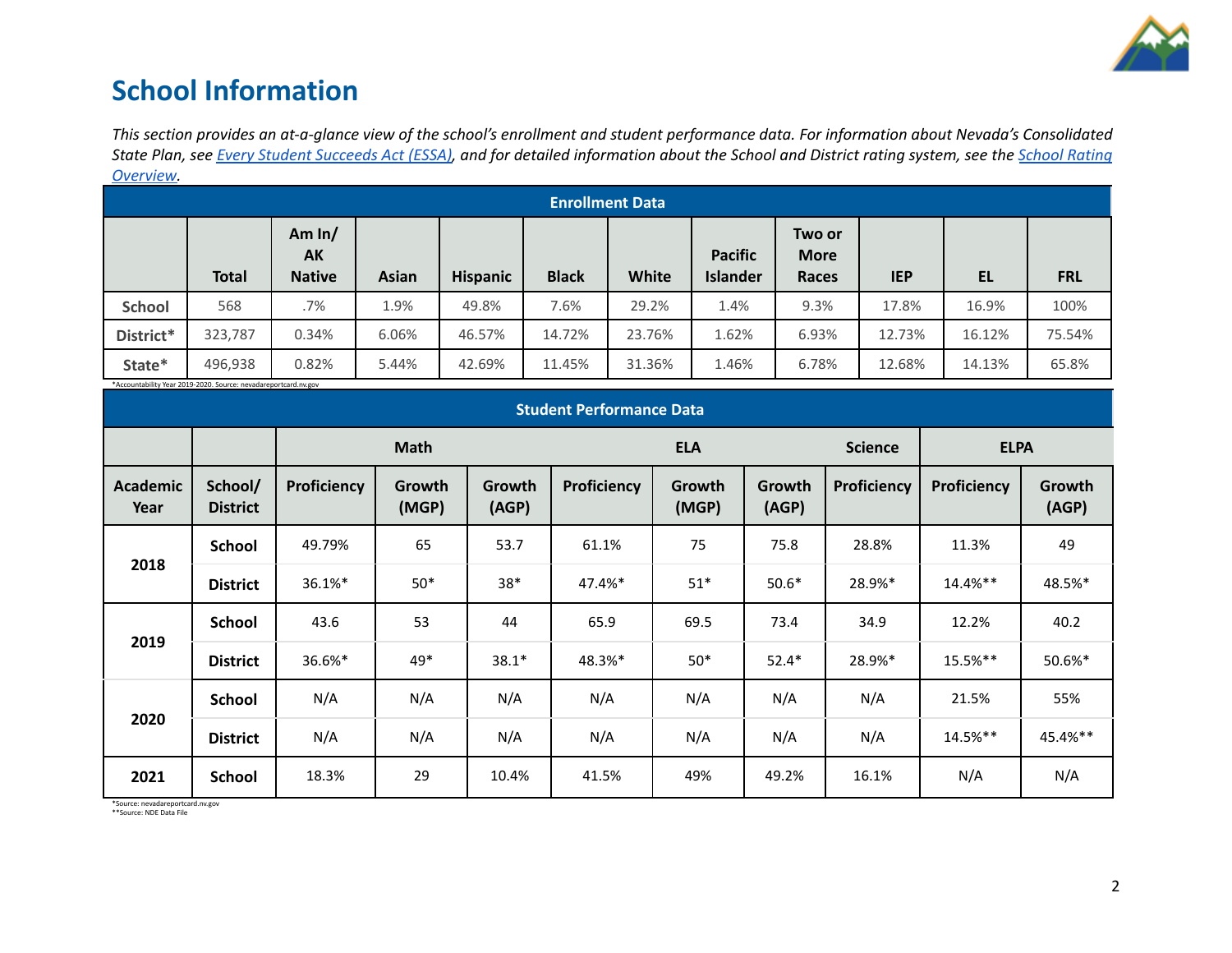

| <b>4 Year ACGR</b> |                               |                               |                               |  |  |
|--------------------|-------------------------------|-------------------------------|-------------------------------|--|--|
|                    | <b>Grad Rate</b><br>2017-2018 | <b>Grad Rate</b><br>2018-2019 | <b>Grad Rate</b><br>2019-2020 |  |  |
| <b>School</b>      | N/A                           | N/A                           | N/A                           |  |  |
| <b>District</b>    | N/A                           | N/A                           | N/A                           |  |  |

| <b>School Climate Data</b> |                                                |                      |                         |  |  |
|----------------------------|------------------------------------------------|----------------------|-------------------------|--|--|
|                            | <b>Cultural &amp; Linguistic</b><br>Competence | <b>Relationships</b> | <b>Emotional Safety</b> |  |  |
| <b>School</b>              | 419                                            | 411                  | 426                     |  |  |
| District*                  | 379                                            | 368                  | 361                     |  |  |

\*Source: datatool.nevada school climate.org; Results Across Topics; retrieved 6.22.2021

## **School Continuous Improvement (CI) Team**

The Continuous Improvement Team is made up of a diverse group of school administrators, teachers, staff, caretakers, and students. This team *meets regularly to develop, monitor, and continually respond to the school's teaching and learning needs.*

| <b>Name</b>         | <b>Role</b>                                        |  |  |
|---------------------|----------------------------------------------------|--|--|
| Jennifer Wright     | Principal(s) (required)                            |  |  |
| Merrill Young       | Other School Leader(s)/Administrator(s) (required) |  |  |
| Nicole Hess         | <b>Teacher</b>                                     |  |  |
| Jennifer Willacey   | <b>Teacher</b>                                     |  |  |
| Kahli Bruner        | <b>Teacher</b>                                     |  |  |
| Michelle Nitta      | <b>Teacher</b>                                     |  |  |
| Jessica Garcia      | <b>Teacher</b>                                     |  |  |
| Sarah Sunnasy       | <b>Teacher</b>                                     |  |  |
| Timothy Skrzydlewsi | <b>Teacher</b>                                     |  |  |
| Kate Straub         | <b>Teacher</b>                                     |  |  |
| Kelly Halland       | <b>Teacher</b>                                     |  |  |
| Dawn Blinder        | Counselor                                          |  |  |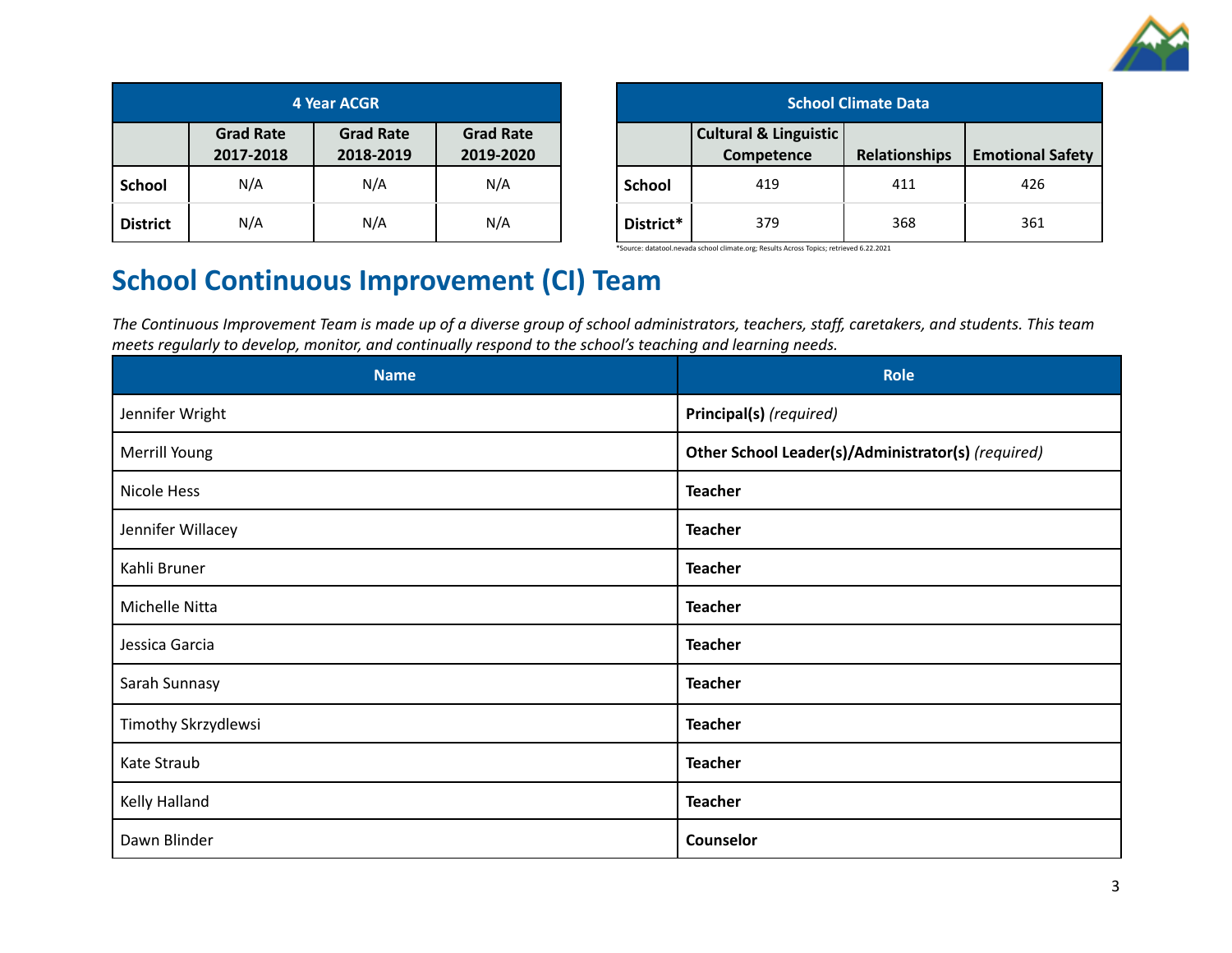

| <b>Stacy Mata</b>      | Paraprofessional            |
|------------------------|-----------------------------|
| Karrie Kelley          | <b>Support Professional</b> |
| Tawanda Jones          | Parent                      |
| Kadie White            | Parent                      |
| Anastasia Reveal-White | Parent                      |
| <b>Brenda Lopez</b>    | Parent                      |

## **School Community Outreach**

*This section highlights outreach events facilitated by the school to engage students, regarding school partners.*

| <b>Cutreach Event</b>     | Date and Time | <b>Number in</b><br><b>Attendance</b> | <b>Key Takeaways</b>               |
|---------------------------|---------------|---------------------------------------|------------------------------------|
| <b>Governance Meeting</b> | 10/19/21      | 14                                    | Reviewed Event 1 and 2 Information |
| <b>SOT Meeting</b>        | 10/20/2021    | O                                     | Reviewed Event 1 and 2 Information |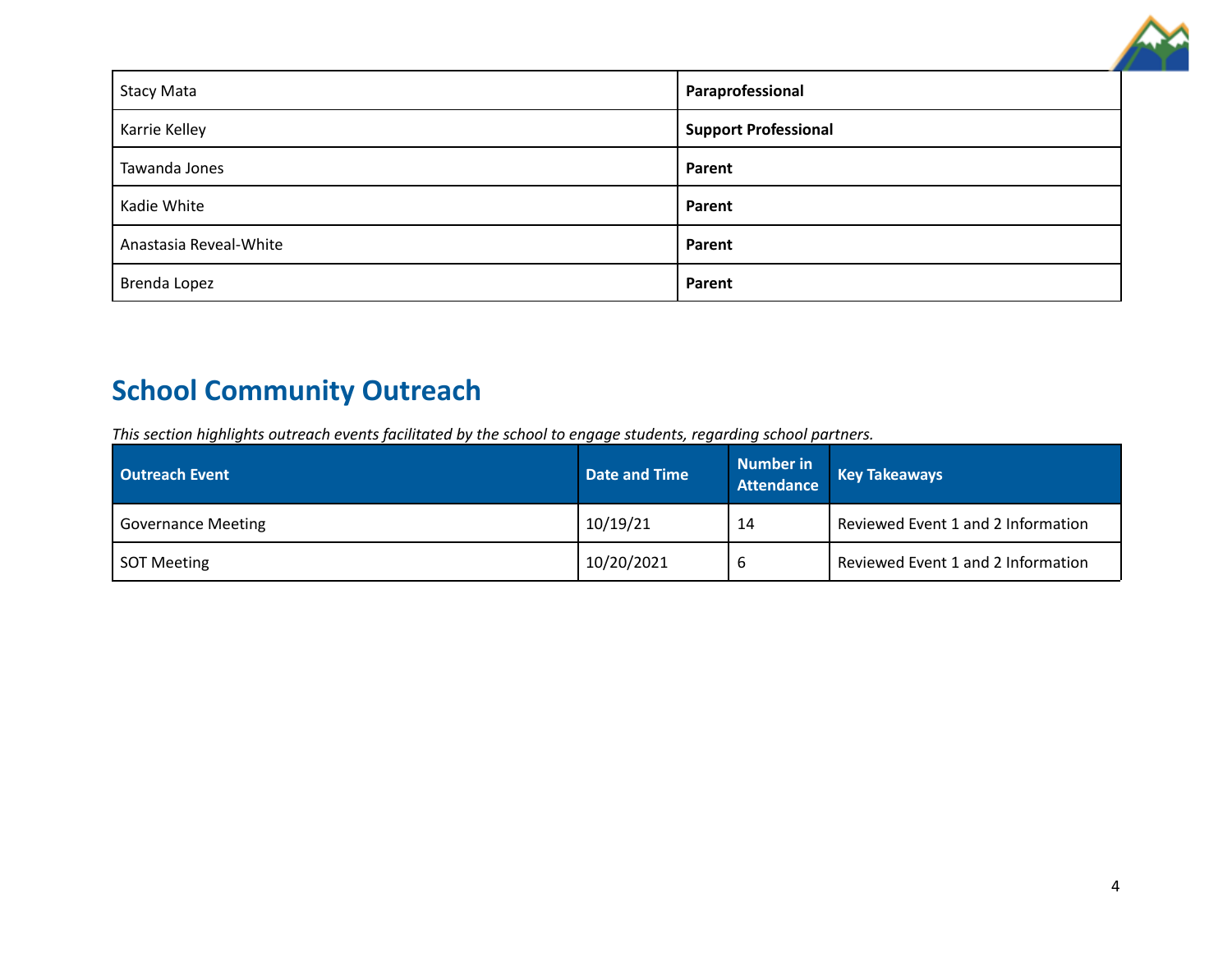

## **School Goals**

The school goals were developed over a series of five events and included opportunities for teachers, parents, and students to share their experience and ideas for improvement. The tables on the following pages capture key aspects of the process the CI team engaged in during the *creation of this plan.*

### **Inquiry Area 1 - Student Success**

#### **Part A**

| <b>Student Success</b>         |                                                                                                                                                                                                             |                                                         |                                           |  |  |  |
|--------------------------------|-------------------------------------------------------------------------------------------------------------------------------------------------------------------------------------------------------------|---------------------------------------------------------|-------------------------------------------|--|--|--|
|                                | <b>Student Performance</b>                                                                                                                                                                                  | <b>Social and Emotional Learning</b>                    | <b>Access to Rigorous Texts and Tasks</b> |  |  |  |
| Data<br><b>Reviewed</b>        | <b>SBAC Reading and Math scores</b><br><b>WIDA</b> scores<br><b>MAP</b> scores                                                                                                                              | Attendance data<br>Chronic Absenteeism<br>Behavior data | Observational data                        |  |  |  |
| Problem<br><b>Statement</b>    | The data is showing our students are low in SBAC reading, math, and WIDA.                                                                                                                                   |                                                         |                                           |  |  |  |
| <b>Critical Root</b><br>Causes | Distance learning made it difficult to provide differentiation and limited instructional time. More high quality instructional<br>strategies for ELs students need to be included in classroom instruction. |                                                         |                                           |  |  |  |

#### **Part B**

| <b>Student Success</b>                                                                                                                                                                                                                                                                                                                                                                                                                    |                                       |  |  |  |  |  |
|-------------------------------------------------------------------------------------------------------------------------------------------------------------------------------------------------------------------------------------------------------------------------------------------------------------------------------------------------------------------------------------------------------------------------------------------|---------------------------------------|--|--|--|--|--|
| <b>School Goal:</b><br>Increase the percent of proficient students in reading for grades 3-5 from<br>49% as measured by the 2020-2021 state summative assessment, to 59%<br>as measured by the 2022 state summative assessment.<br>Increase the percent of proficient students in math for grades 3-5 from<br>18.3% as measured by the 2020-2021 state summative assessment, 19.3%<br>as measured by the 2022 state summative assessment. | Aligned to Nevada's STIP Goal: Goal 3 |  |  |  |  |  |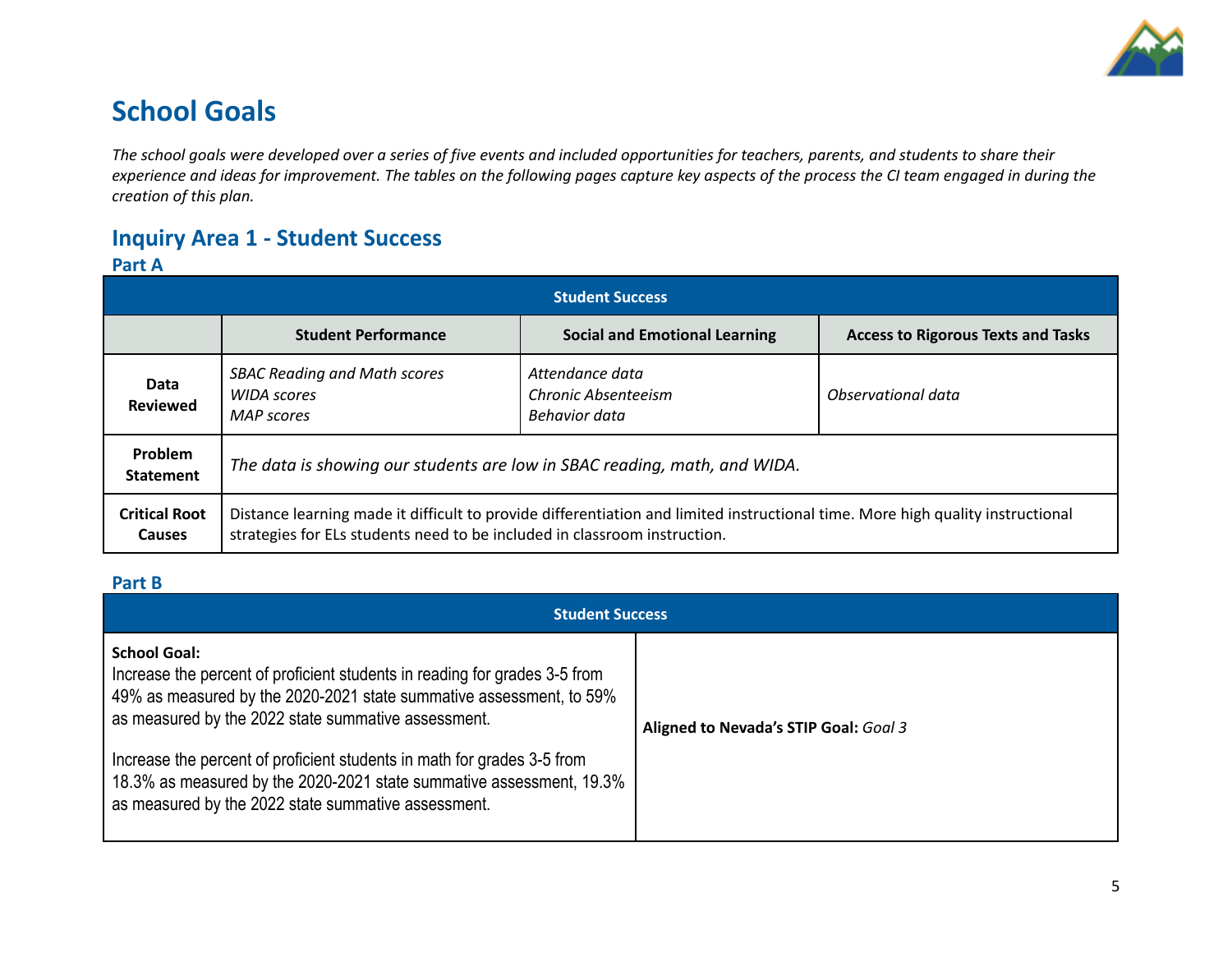

Increase the percent of English learners achieving AGP toward English Language Proficiency from 40.2%, as measured by the 2018-2019 state summative assessment to 50.2% as measured by the 2022 state summative assessment.

**Improvement Strategy:** Provide professional learning to improve Tier I and Tier II instruction.

**Evidence Level** (1-Strong; 2-Moderate; 3-Promising; 4-Demonstrates a Rationale)*: Build a committed staff through professional development level 1*

**Intended Outcomes:** *Proficiency rates will increase in SBAC reading, SBAC math, and WIDA.*

#### **Action Steps:**

- *Provide PL and implement number talks*
- *● Provide PL and implement ELL strategies*
- *differentiated instruction,*
- *MAP and WIDA data analysis, and*
- *EL strategies book study*

#### **Resources Needed:**

- *● PL schedule*
- *● Number Talks book*
- *● ELL strategies book*
- *● Read by Grade 3 Strategist*
- *● Student Success Advocate*

#### **Challenges to Tackle:**

*● Scheduling*

**Equity Supports. What, specifically, will we do to support the following student groups around this goal?**

English Learners: Proving PL on the book study to implement ELL instructional strategies

Foster/Homeless: Providing PL to improve Tier I and Tier II instruction, counselor providing additional assistance and support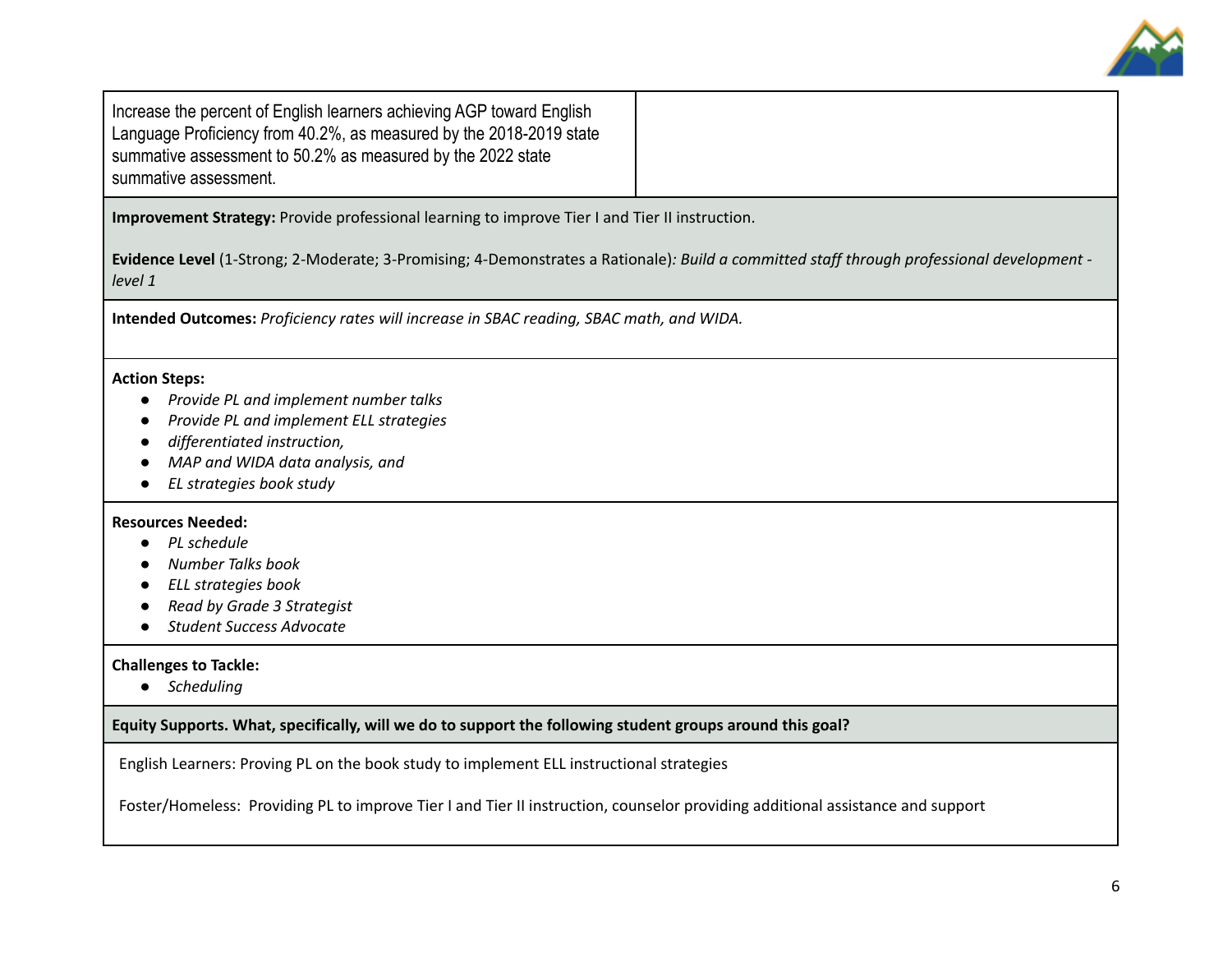

Free and Reduced Lunch: Providing PL to improve Tier I and Tier II instruction, counselor providing additional assistance and support

Migrant: N/A

Racial/Ethnic Minorities: Providing PL to improve Tier I and Tier II instruction, counselor providing additional assistance and support

Students with IEPs: Providing PL to improve Tier I and Tier II instruction, counselor providing additional assistance and support

### **Inquiry Area 2 - Adult Learning Culture**

#### **Part A**

| <b>Adult Learning Culture</b> |                                                                                                                                |                                      |                                                                             |  |  |
|-------------------------------|--------------------------------------------------------------------------------------------------------------------------------|--------------------------------------|-----------------------------------------------------------------------------|--|--|
|                               | <b>Instructional Practice</b>                                                                                                  | <b>Instructional Leadership</b>      | <b>Systems and Structures that Support</b><br><b>Continuous Improvement</b> |  |  |
| Data                          | Instructional walkthroughs                                                                                                     | Pre and post observation conferences | PLC agendas/minutes                                                         |  |  |
| <b>Reviewed</b>               |                                                                                                                                | One on ones                          | <i><b>Observations</b></i>                                                  |  |  |
| Problem                       | There is a need to develop classroom walkthroughs to ensure students are being provided tasks aligned to grade level content   |                                      |                                                                             |  |  |
| <b>Statement</b>              | and utilizing discourse throughout their instruction.                                                                          |                                      |                                                                             |  |  |
| <b>Critical Root</b>          | Important data can be collected to ensure students are being provided tasks well aligned to grade level standards and students |                                      |                                                                             |  |  |
| <b>Causes</b>                 | are using discourse within classroom lessons.                                                                                  |                                      |                                                                             |  |  |

#### **Part B**

| <b>Adult Learning Culture</b>                                                                                                                             |                                                                                     |  |  |  |  |
|-----------------------------------------------------------------------------------------------------------------------------------------------------------|-------------------------------------------------------------------------------------|--|--|--|--|
| <b>School Goal:</b> By the end of the year ensure tasks are aligned to grade<br>level standards and student discourse increases within classroom lessons. | <b>STIP Connection:</b> Goal 2: All students have access to effective<br>educators. |  |  |  |  |
| <b>Improvement Strategy: Implement instructional walkthroughs.</b>                                                                                        |                                                                                     |  |  |  |  |

**Evidence Level** (1-Strong; 2-Moderate; 3-Promising; 4-Demonstrates a Rationale)*: Build a committed staff through professional development level 1; Analyze data in PLCs - level 2*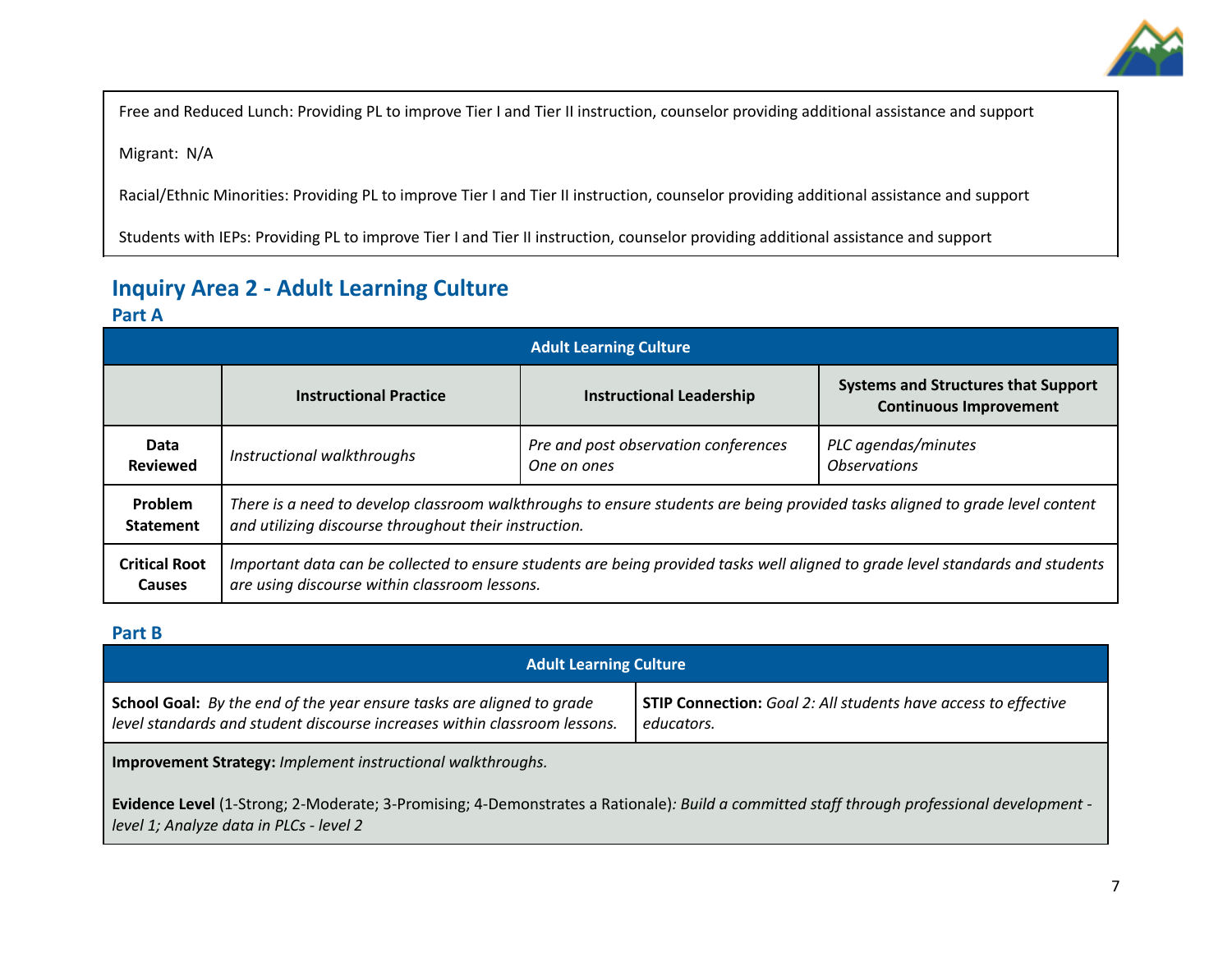

Intended Outcomes: Increase the opportunities for student discourse and ensure tasks are aligned to grade level standards.

#### **Action Steps:**

- *● Create walkthrough data form*
- *● Complete classroom walkthroughs at least monthly*

#### **Resources Needed:**

- **●** *Walkthrough form*
- *● Walkthrough data*

#### **Challenges to Tackle:**

● Scheduling

#### **Equity Supports. What, specifically, will we do to support the following student groups around this goal?**

English Learners: PL will be provided to instructional staff to ensure students are being provided opportunities for discourse within lessons and explaining their thinking during learning tasks.

Foster/Homeless: PL will be provided to instructional staff to ensure students are being provided opportunities for discourse within lessons and explaining their thinking during learning tasks

Free and Reduced Lunch: PL will be provided to instructional staff to ensure students are being provided opportunities for discourse within lessons and explaining their thinking during learning tasks

Migrant: N/A

Racial/Ethnic Minorities: PL will be provided to instructional staff to ensure students are being provided opportunities for discourse within lessons and explaining their thinking during learning tasks

Students with IEPs: PL will be provided to instructional staff to ensure students are being provided opportunities for discourse within lessons and explaining their thinking during learning tasks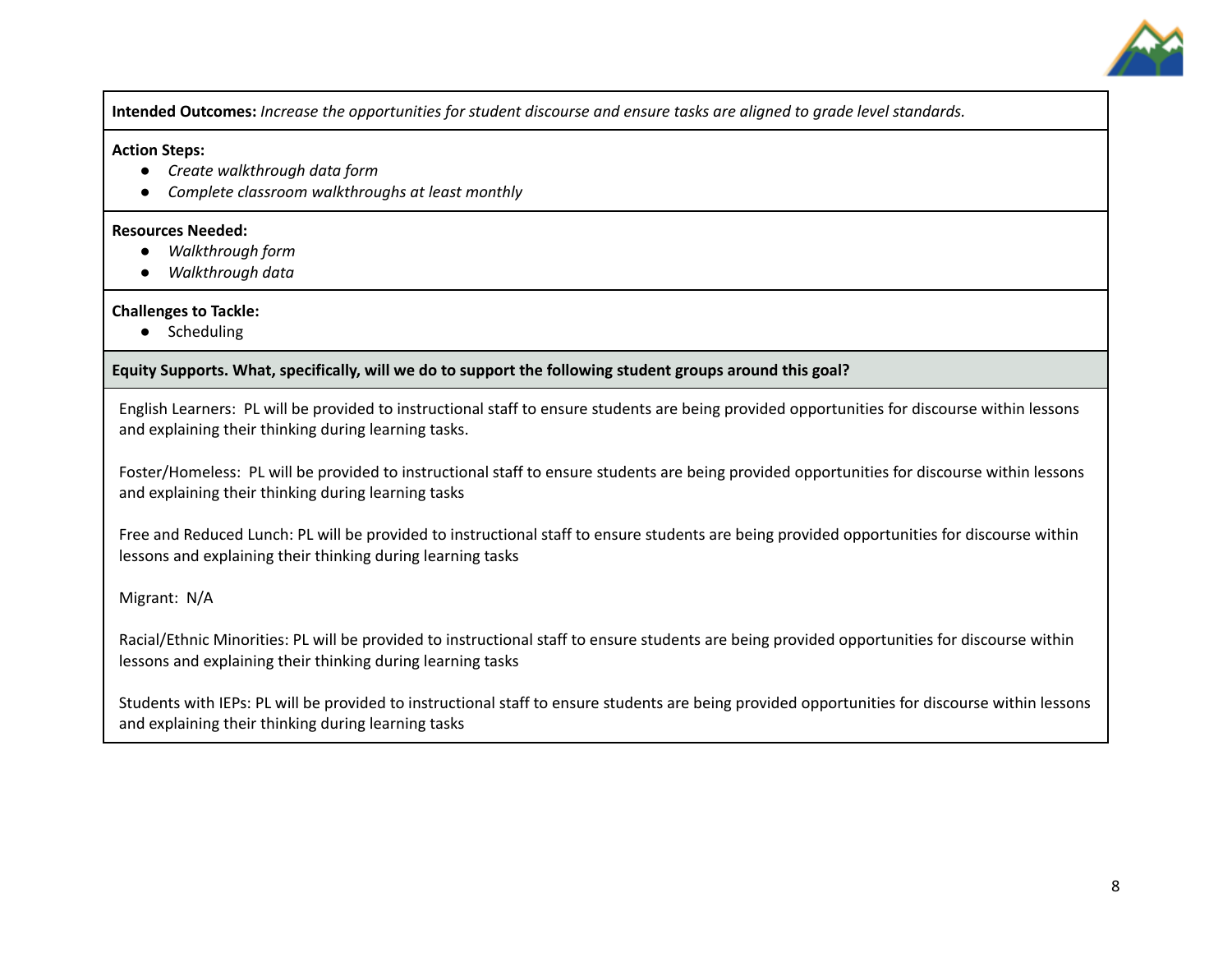

### **Inquiry Area 3 - Connectedness Part A**

| <b>Connectedness</b>           |                                                                                                                            |                     |                                          |  |  |
|--------------------------------|----------------------------------------------------------------------------------------------------------------------------|---------------------|------------------------------------------|--|--|
|                                | <b>Student</b>                                                                                                             | <b>Staff</b>        | <b>Family &amp; Community Engagement</b> |  |  |
| Data<br><b>Reviewed</b>        | Districtwide Survey<br>Panorama Surveys                                                                                    | Districtwide Survey | Districtwide Survey                      |  |  |
| Problem<br><b>Statement</b>    | There is a need to increase parent and family engagement activities to ensure there is a strong home to school connection. |                     |                                          |  |  |
| <b>Critical Root</b><br>Causes | The school closure made it more difficult to provide family and parent engagement activities with the school closure.      |                     |                                          |  |  |

#### **Part B**

| <b>Connectedness</b>                                  |                                                                                                                                                                    |  |  |
|-------------------------------------------------------|--------------------------------------------------------------------------------------------------------------------------------------------------------------------|--|--|
| School Goal: Improve family engagement opportunities. | STIP Connection: Goal 6: All students and adults learn and work<br>together in a safe environment where identities and relationships<br>are valued and celebrated. |  |  |

**Improvement Strategy:** *Increase the number of family engagement events offered.*

Evidence Level (1-Strong; 2-Moderate; 3-Promising; 4-Demonstrates a Rationale): Creating a positive school climate and culture - level 3

Intended Outcomes: Families will be provided more engagement activities to help improve the climate and culture and connection to the *school.*

**Action Steps:**

- *● Create a list of possible events*
- *● Work with staff to plan logistics*

**Resources Needed:**

**●** *Supplies*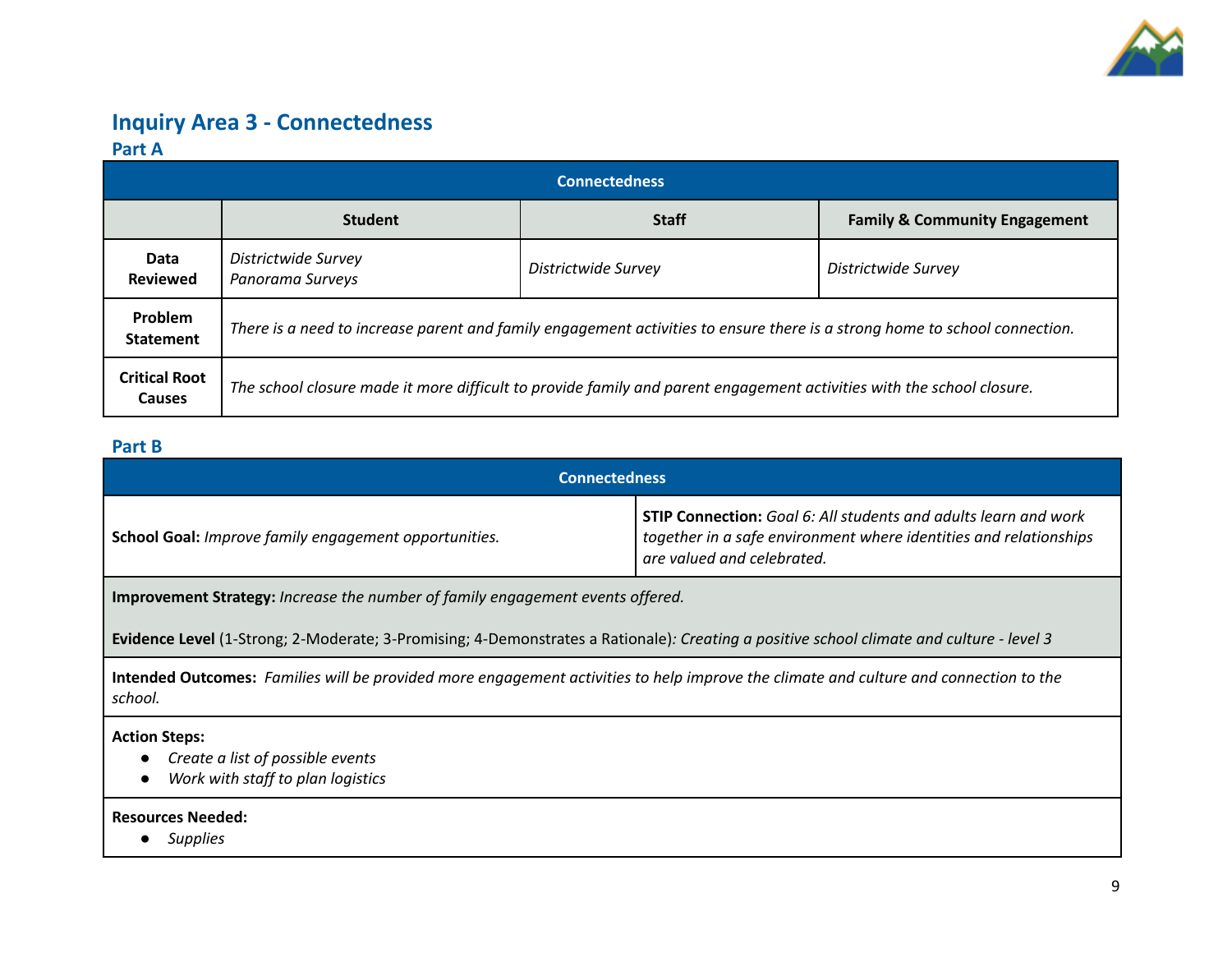

*● Any relevant materials for the event*

#### **Challenges to Tackle:**

- Safety protocols
- Scheduling
- Logistical planning

#### **Equity Supports. What, specifically, will we do to support the following student groups around this goal?**

English Learners: Ensure communication is provided in home languages, communicate through Class Dojo, provide family engagement opportunities that provide families with tools and resources to strengthen the home to school connection.

Foster/Homeless: Provide family engagement opportunities that provide families with tools and resources to strengthen the home to school connection, provide resources to families in need through community and school district partnerships.

Free and Reduced Lunch: Provide family engagement opportunities that provide families with tools and resources to strengthen the home to school connection, provide resources to families in need through community and school district partnerships.

#### Migrant: N/A

Racial/Ethnic Minorities: Provide family engagement opportunities that provide families with tools and resources to strengthen the home to school connection, provide resources to families in need through community and school district partnerships.

Students with IEPs: Provide family engagement opportunities that provide families with tools and resources to strengthen the home to school connection, provide resources to families in need through community and school district partnerships.

### **COORDINATION OF FUNDS TO SUPPORT THE PLAN WITH OTHER PROGRAMS**

| <b>Funding Source</b> | <b>Amount Received for Current</b><br><b>School Year</b> | Purpose(s) for which funds are<br>used | <b>Applicable Goal(s)</b> |
|-----------------------|----------------------------------------------------------|----------------------------------------|---------------------------|
| General Funds         | \$3,769,566.03                                           | Staffing, instructional materials      | <b>Student Success</b>    |